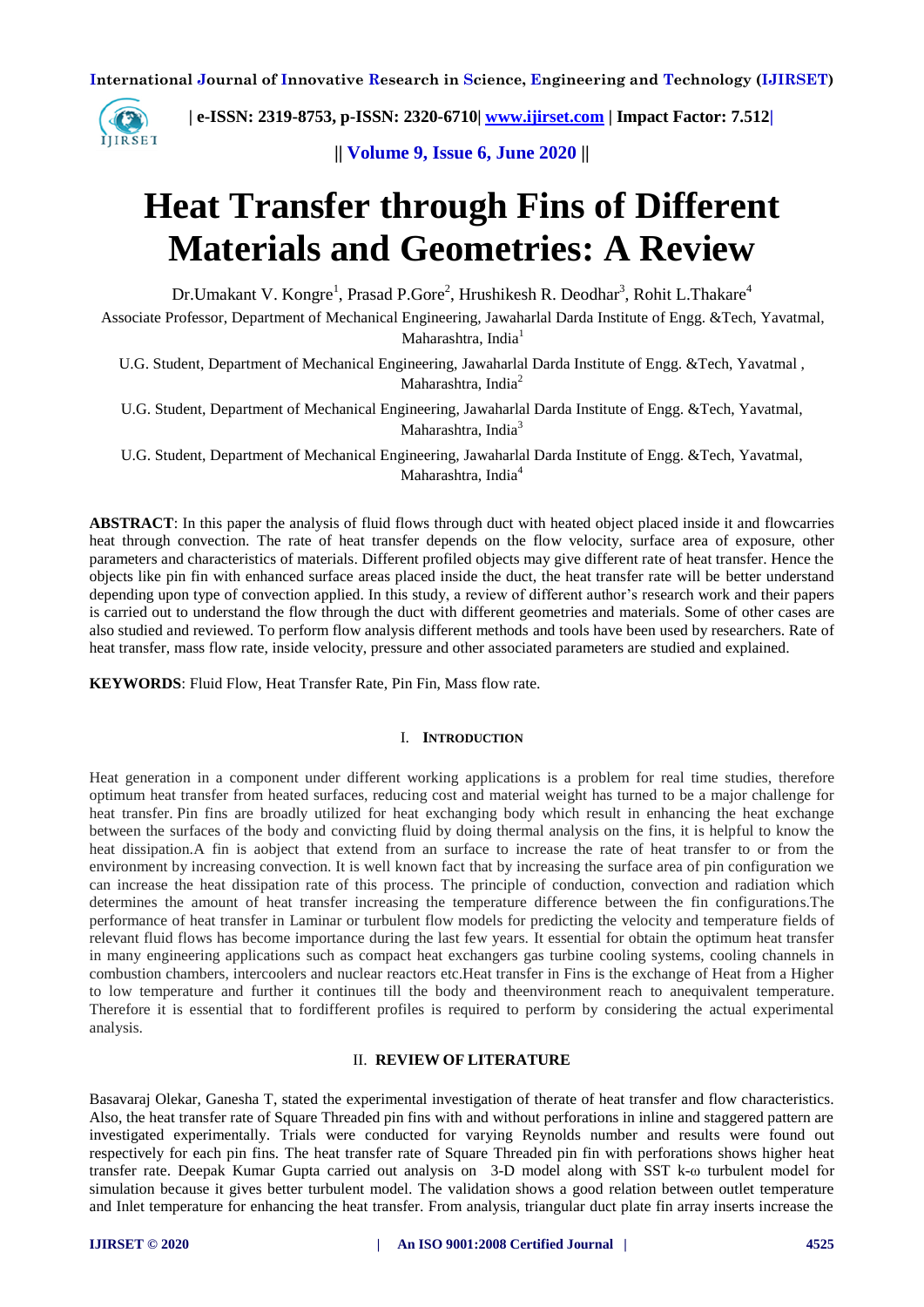

## **| e-ISSN: 2319-8753, p-ISSN: 2320-6710| [www.ijirset.com](http://www.ijirset.com/) | Impact Factor: 7.512|**

# **|| Volume 9, Issue 6, June 2020 ||**

heat transfer rate with mass flow rate of fluid. AnkitVyas, Sandeep Gupta, Sunil Gupta worked on heat transfer removal from surfaces including high heat generation rate from heat source, excessive rubbing or high speed flow problem from solid surface size and shape. Arrangement of fin can be utilized further to enhance the heat transfer phenomenon. In their article shape factor of perforation is studied for optimizing heat transfer and navel method are introduced to find out the optimum shape for which heat transfer can be maximize for given flow condition.Ravi Teja, Pathan F Z, MandarVahadne, in their study comprehensively simulate the use of laminar and k-ε model for predicting flow and heat transfer with measured flow field data in a stationary duct which sheds light on the detailed physics encountered in the fully developed flow region, and the sharp 180° bend region. Understanding of the unsteady heat transfer in sharp 180° bends is important. The design and simulation are related to concept of fluid mechanics, heat transfer and thermodynamics. Simulation study has been conducted on the response of turbulent flow in a rectangular duct in order to evaluate the heat transfer rate along rectangular. P.Satheesh, K.ArunPandi, done the experimental work on engine cylinder is one of the major automobile components, which is subjected to high temperature variations and thermal stresses. In order to cool the cylinder, fins are provided on the surface of the cylinder to increase the rate of heat transfer. The paper is also stressed toanalyse the thermal properties by varying geometry, material and thickness of cylinder fins. Transient thermal analysis determines temperatures and other thermal quantities that vary over time. Ganesha B B, G V Naveen Prakash, carried out investigation study on aluminium rectangular fins with triangular, rectangular and circular perforated fins are made under forced convection mode with different voltages, air velocities and fin spacing of 8 mm. Results are compared with solid fins with perforated fins of same spacing. results shows significant increase in heat transfer rate for perforated fins compared with solid fins under some conditions also there is a weight reduction up to 23.6% compared to solid fins.

| Sr.<br>No.          | Name of<br>Investigator                      | <b>Different Parameters</b><br><b>Tested</b>                                                                     | Output                                                                                                                                                                                                                         |
|---------------------|----------------------------------------------|------------------------------------------------------------------------------------------------------------------|--------------------------------------------------------------------------------------------------------------------------------------------------------------------------------------------------------------------------------|
| 1                   | BasavarajOlekar                              | Square Threaded pin fins<br>with and without<br>perforations                                                     | The heat transfer rate in Square Threaded pin fin<br>with perforations in staggered arrangement higher<br>among each other arrangements in natural and<br>forced convection.                                                   |
| $\overline{2}$      | Deepak Kumar<br>Gupta                        | triangular duct plate fin<br>array, a rectangular duct                                                           | a triangular duct plate fin array in a rectangular<br>duct or pipe increase the thermal performance of<br>the duct or pipe.                                                                                                    |
| 3                   | AnkitVyas                                    | shape factor of<br>perforation                                                                                   | Heat transfer rate is high for Rectangular shape of<br>perforation                                                                                                                                                             |
| 4                   | Ravi Teja                                    | turbulent flow in a<br>rectangular duct                                                                          | heat transfer rate at stagnation point is found to be<br>maximum                                                                                                                                                               |
| 5                   | S. Srinivasan                                | analysis of air and steam<br>cooling a rectangular<br>channel with parallel<br>ribs.                             | The heat transfer distributions of steam and air<br>flow in the rib roughness channel are similar to<br>each other.                                                                                                            |
| 6<br>$\overline{7}$ | P.Satheesh,<br>K.ArunPandi<br>R.J. GOLDSTEIN | Thermal properties by<br>varying geometry,<br>material and thickness of<br>cylinder fins<br>Reynolds number 3000 | Heat transfer testing conducted by using fin-pin<br>apparatus in two materials such as brass and<br>aluminum. Among two materials the brass gives a<br>better heat transfer rate.<br>The fin surface has higher array-averaged |
|                     |                                              |                                                                                                                  |                                                                                                                                                                                                                                |

#### III. **DESIGN OF FINS AND ANALYSIS REVIEW**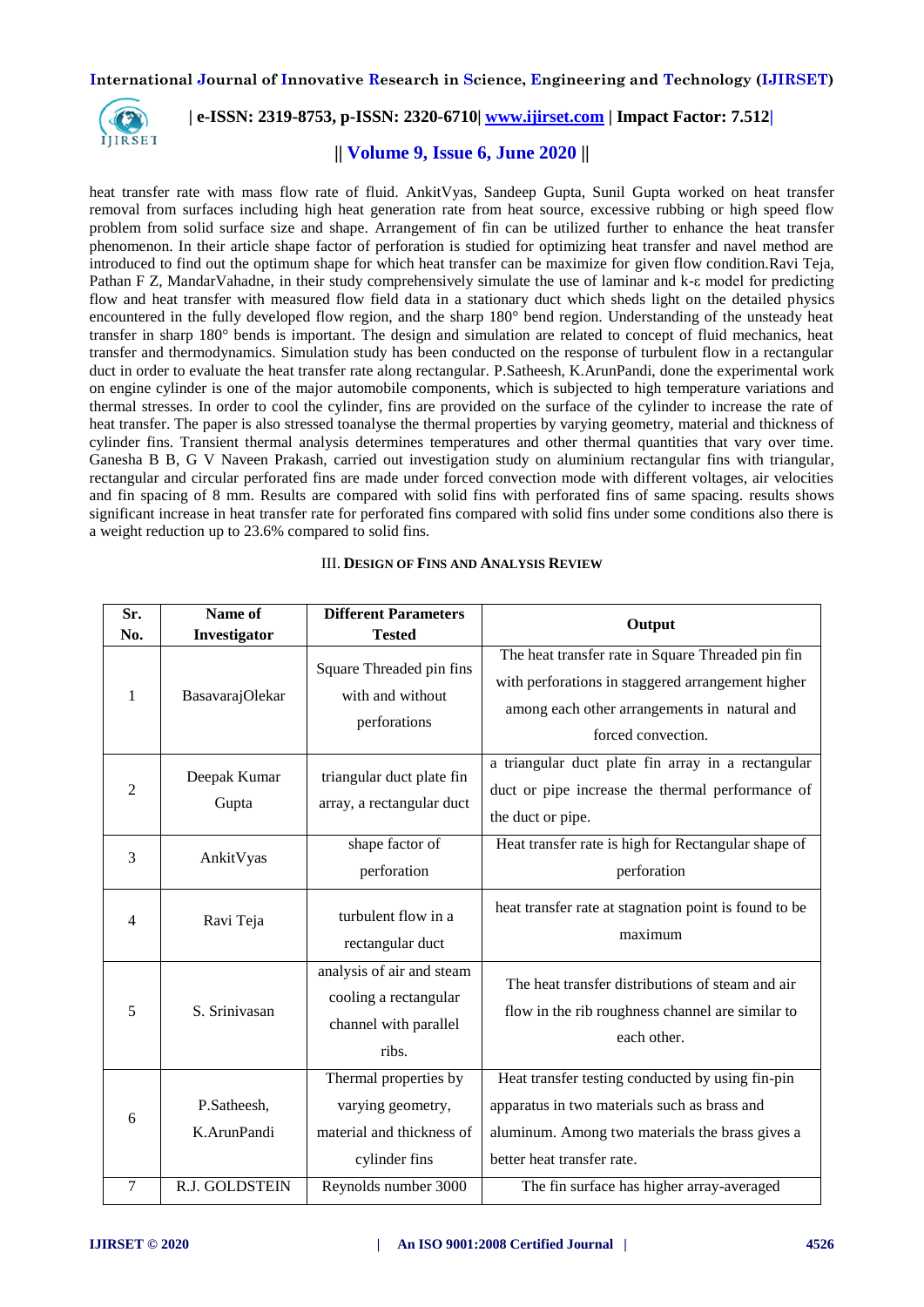

# **| e-ISSN: 2319-8753, p-ISSN: 2320-6710| [www.ijirset.com](http://www.ijirset.com/) | Impact Factor: 7.512|**

### **|| Volume 9, Issue 6, June 2020 ||**

|   |             | to 18,000 based on fin   | Sherwood number than the end wall and the ratio     |
|---|-------------|--------------------------|-----------------------------------------------------|
|   |             | diameter and mean        | between them changes with fin shape and Reynolds    |
|   |             | approach-flow velocity   | number.                                             |
|   |             |                          | For base pitch of 8 mm and 6 mm perforations,       |
|   |             | aluminum rectangular     | solid fins gives better heat transfer co-efficient. |
| 8 | Ganesha B B | fins with triangular,    | Also, circular perforated fins give high heat       |
|   |             | rectangular and circular | transfer co-efficient and triangular fins give very |
|   |             | perforated fins          | low Nusselt number at all voltages and velocities.  |

#### IV. **CONCLUSION**

This paper presents the study of an overview for heat transfer analysis of fins with different profile and materials. Heat Transfer rate is directly proportional to the surface fin area, flow velocity and room temperature. Heat Dissipation accurse along the flow through duct. CFD tools are one of the reliablemethods for analysis of flow though duct where the Mass flow rate, Fin temperature, Inlet velocity etc, are the input parameters. Transient state thermal conditions are needed to simulate exact problem. It was also concluded that the more stress should be given to precise experimental investigations and then for analysis the multidimensional modeling to be done to obtain good validation of heat transfer characteristics.

#### **REFERENCES**

- [1] BasavarajOlekar, Ganesha T, "Experimental and Numerical Analysis of Cylindrical Pin Fins having Square Thread with and without Perforations by Natural and Forced Convection". IJISET - International Journal of Innovative Science, Engineering & Technology, Vol. 3 Issue 7, July 2016, ISSN (Online) 2348 – 7968 | Impact Factor (2015) - 4.332, www.ijiset.com
- [2] Deepak Kumar Gupta, "CFD Analysis of Heat Transfer on Duct". International Journal of Innovative Research in Science, Engineering and Technology (An ISO 3297: 2007 Certified Organization) Website: www.ijirset.com, Vol. 6, Issue 4, April 2017
- [3] AnkitVyas, Sandeep Gupta, Sunil Gupta, "Determining relation among Shape of Perforation and Convective Heat transfer from Lateral fin arrangement using Simulation by Computational Fluid Dynamics". International Refereed Journal of Engineering and Science (IRJES), ISSN (Online) 2319-183X, (Print) 2319-1821, Volume 5, Issue 4 (April 2016), PP.24-31
- [4] Ravi Teja, Pathan F Z, MandarVahadne, "Optimization of Heat Transfer through Rectangular Duct". International Research Journal of Engineering and Technology (IRJET) e-ISSN: 2395 -0056 Volume: 02 Issue: 04 | July-2015 www.irjet.net p-ISSN: 2395-0072
- [5] S. Srinivasan, A.U. Jeevan Kumar, "CFD Analysis of Air and Steam in a Rectangular Channel Having Parallel RIBS". International Journal for Research in Applied Science & Engineering, Technology (IJRASET), www.ijraset.com Volume 4 Issue XI, November 2016, IC Value: 13.98 ISSN: 2321-9653
- [6] P.Satheesh, K.ArunPandi, "Heat Conduction through a Pin Fin Apparatus Using Circular Fins". International Journal of Innovative Research in Science, Engineering and Technology, (An ISO 3297: 2007 Certified Organization), Website: www.ijirset.com, Vol. 6, Issue 3, March 2017
- [7] R.J. GOLDSTEIN and S.B. CHEN, "Flow and Mass Transfer Performance in Short Pin-Fin Channels with Different Fin Shapes". International Journal of Rotating Machinery, 1998, Vol. 4, No. 2, pp. 113-128
- [8] Ganesha B B, G V Naveen Prakash, "Forced Convection Heat Transfer through the Rectangular Fins of Different Geometry of Perforations". International Journal of Recent Technology and Engineering (IJRTE) ISSN: 2277- 3878, Volume-8 Issue-1S2, May 2019
- [9] C. Mageswaran, R. Karthikeyan, R.Muthukumaran, "Heat Transfer Enhancement of Perforated Square Pin-Fin Array in a Rectangular Duct". International Journal for Research in Applied Science & Engineering Technology (IJRASET), ISSN: 2321-9653; IC Value: 45.98; SJ Impact Factor:6.887, Volume 5 Issue IX, September 2017- Available at www.ijraset.com
- [10]C. Mageswaran, R.Muthukumaran, R. Karthikeyan, "Heat Transfer and Friction in Rectangular Duct with Pin-Fin Arrays". International Journal of Engineering Research & Technology (IJERT), http://www.ijert.org ISSN: 2278- 0181, IJERTV5IS020157, Vol. 5 Issue 02, February-2016